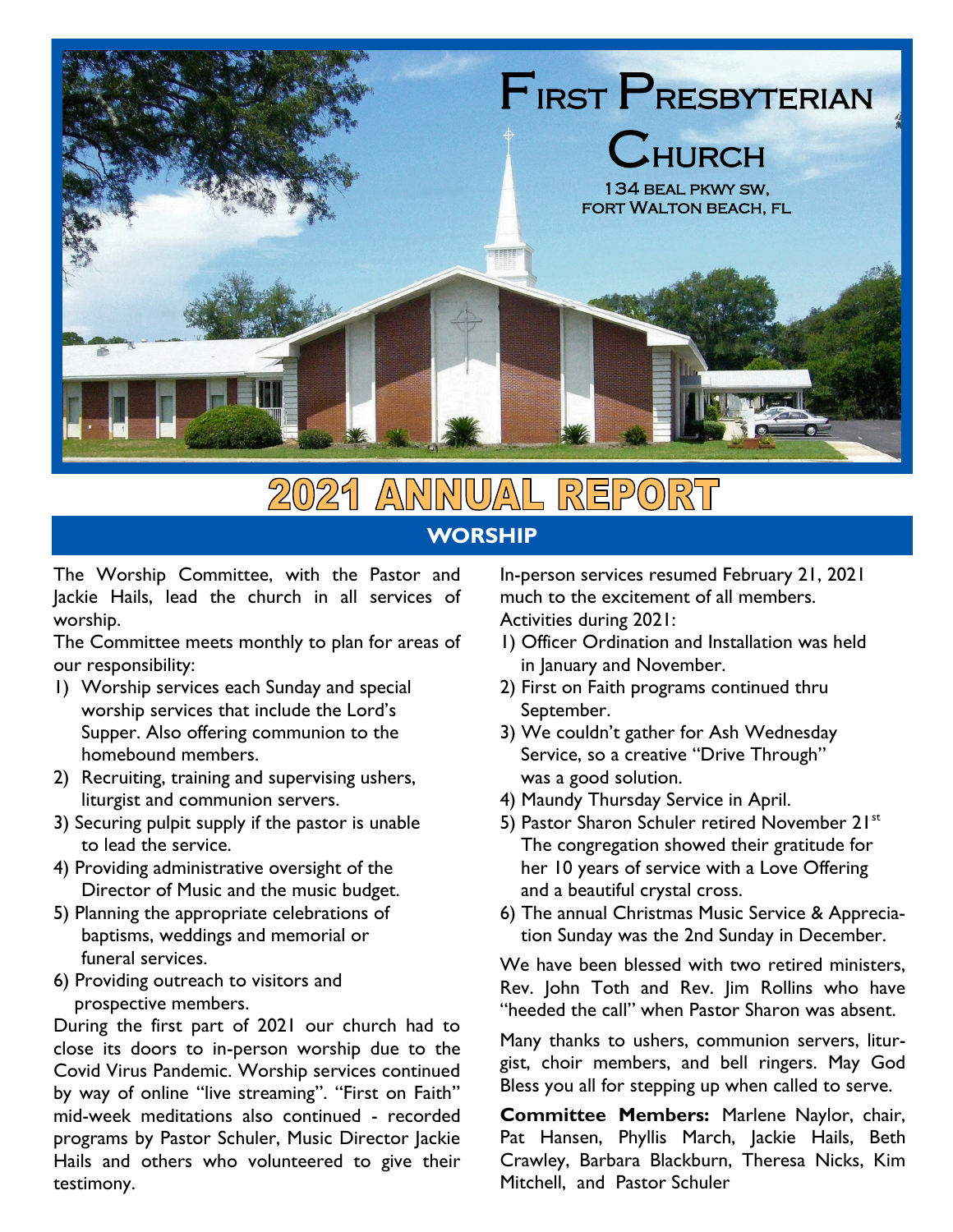### **ADMIN-FINANCE**

The Administration & Finance Committee members for 2021 were: Reverend Sharon Schuler, Pastor; Fred Pryor, Treasurer; Pam Haynes, Office Administrator; Beth Crawley, MG Moran, David Noffsinger, George Goodall and Steve Cahoon, Committee Chairman. Meetings were held on the second Tuesday of each month at 5:00 pm in Rigdon Hall. All members of the congregation, and especially representatives from other committees, are invited and encouraged to attend.

2021 continued to be a challenging year for everyone and that held true for the Admin & Finance committee. Most of our focus was on keeping the financial obligations current and continuing to support our pastor and staff.

Projects worked during 2021 included:

**Payroll Protection Plan (PPP)** – We completed the forgiveness process which was applied for and approved in December 2020. We received our written notification from the SBA relieving us of any obligation to repay the payroll loan.

**Church Endowment Fund** – Treasurer Fred Pryor continued providing weekly updates throughout 2021 on the status of our investment account given the impact of COVID-19 on the financial markets. We started the year with \$309,404.86; during the year the fund increased by \$155,000 from the sale of the Sharing & Caring property, and earnings of \$109,255.65 leaving an ending balance of \$418,660.51. These amounts take into account the transfer of \$95,000 to the operating fund. And despite a projected transfer of \$113,827, we transferred only \$95,000 to the General Fund for operating expenses.

**Sale of Sharing & Caring Property** – In early January final approvals were obtained from the PCUSA PILP Loan program and the transaction was closed on January 28, 2021. The proceeds of \$155,000 were deposited with Merrill Lynch to be held for no less than 12 months before the Session

and Congregation will further consider the appropriate use of the funds. In September at a called Congregational Meeting the decision was made to keep the sales proceeds in the Merrill Lynch account and to use only the earnings for mission work of the church. The principal amount is allowed to be used for capital expenses required to operate the church with Session approval.

**Insurance** – In 2021 we saw an increase in insurance premiums of \$6,700 in addition to a \$4,000 increase experienced in 2020, that is a 30% total increase over the past two years. This was a result of rising insurance costs across all markets.

**Independent Financial Audit** – The committee interviewed and selected Mr. Shiraz Hosein, a local attorney with an accounting and finance background, to perform our independent audit. He will perform his independent assessment in 2022.

During 2021 all committees stayed within or below their annual expense budgets. As is the case every year, projected income was a major concern and then placing the impact of COVID-19 on top of that we were really uncertain of where we would be with income. As in past years, we are very fortunate to have the Church Investment Fund to cover shortfalls in pledge receipts. While this was the case again in 2021, the impact to our investment funds was below projection. We budgeted \$113,827 for transfer however due to better than forecasted offering income and reasonable management of expenses we ended the year transferring only \$95,000.

The Administration & Finance committee, working with the Session, continues to look for ways to grow our congregation and to responsibly control expenses. We welcome any suggestions that you as members or friends of the congregation may have.

**Vision: To be the hands, feet, and heart of Jesus in the world. Mission Statement: Guided by the Holy Spirit, to grow as disciples of Jesus and share the love of God with all.**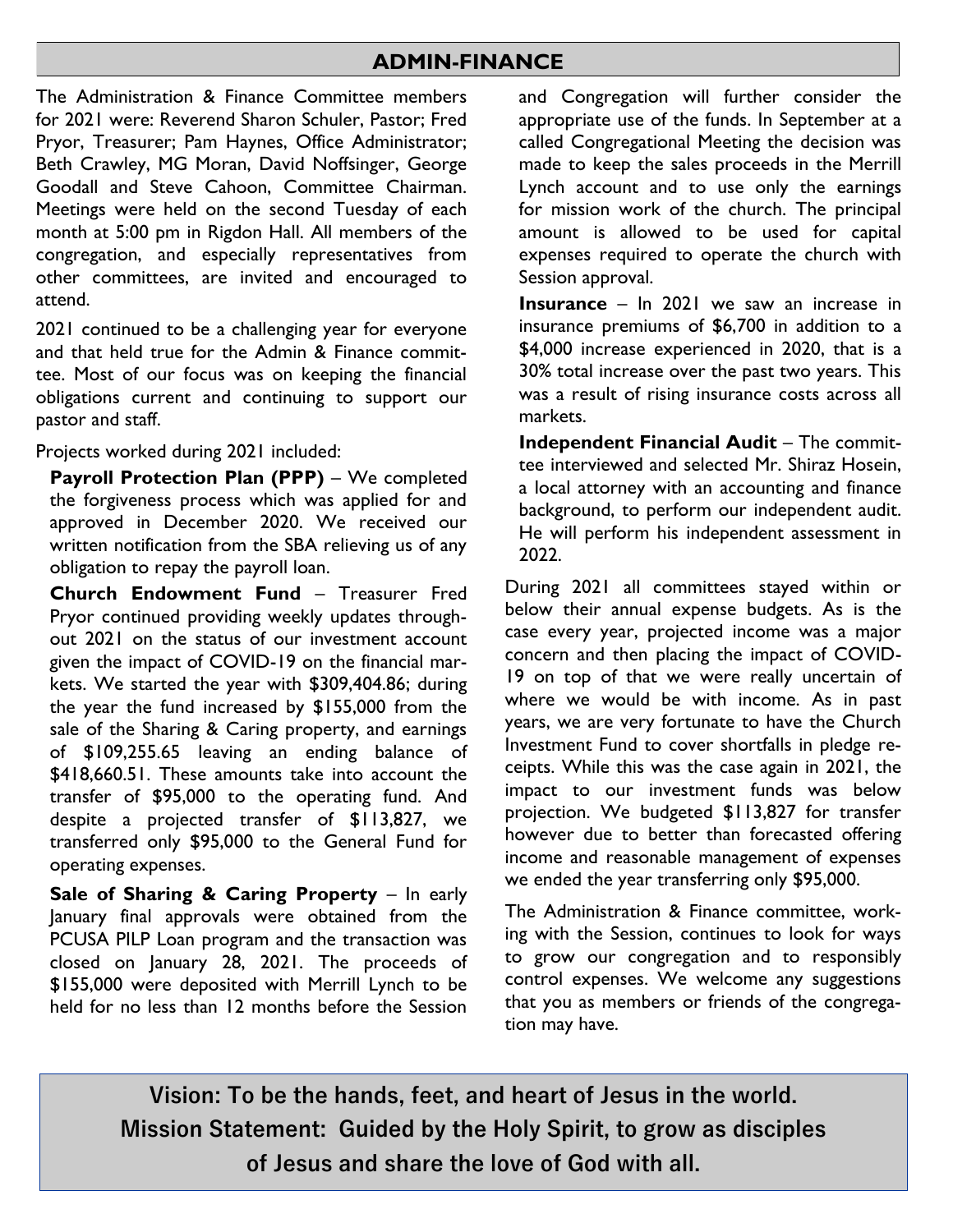### **PROPERTY**

First I would like to thank all the members on the Property Committee and congregation for all the support and contributions they were involved with this past year, taking care of issues and concerns throughout our campus.

A special thank you to Jamie Banks for continuing to keep the Campus clean and addressing and fixing everyone's concerns as Sexton for the church. Committee: MG Moran, Dave Noffsinger, Dick Hansen, Steve Cahoon, Jim March, chairman.

This year has been a busy year for the Property Committee and I would like to inform the congregation of this past year's accomplishments.

Repair our Fellowship HVAC system. Although it took longer than was expected, once the right parts were obtained the HVAC was repaired.

MG replaced 3 thermostats to WIFI in order to better control and regulate temps throughout several areas of the Campus.

Jim replaced the garbage disposal in the Fellowship kitchen sink.

Purchase a new range/stove to replace the antique stove in the Fellowship Hall kitchen.

Purchase and replace several pieces of audio and camera equipment after our church sustained damage from lightning.

Replaced old WIFI system.

Purchase a new sign to replace the brick sign near Sharing and Caring entrance.

Meeting space is provided to non-profit groups as a part of ministry to the community. Property committee evaluates and approves requests for meetings and other events.

#### **CHRISTIAN EDUCATION**

2021 continued to be a challenging year for the family of First Presbyterian Church due to the pandemic. However, new opportunities for study and prayer were offered to help people grow in their faith:

- A daily reading plan for three months was offered – reading one or two books of the Bible each month.
- Two Zoom classes were offered online: Summer: *"Dining with Jesus"* – examining the gospel stories where Jesus taught while fellowshipping with others.

Fall: *"Why Doesn't God Do Something?"* – exploring the love of God and reality of evil.

- Prayer Group on Zoom was available every week for an hour, returning to in-person in December.
- Pastor Sharon and others shared "First on Faith" a weekly online meditation.
- *"Running the Race"* Bible study the month of June.
- Resumed a long-running 9:00am Sunday Bible study in September.
- Advent devotional from Austin Seminary distributed to the congregation.
- Jim Rollins held a study of the scriptures of the Advent/Christmas selections in Handel's *Messiah* for three weeks in December following the worship service.

While not official CE programs, there is a group that meets each week. This group is open and welcomes all participation.

Men's Breakfast meeting — guys meet faithfully at 7:00 am every Thursday, at the Neighborhood Café, for devotion and fellowship.

2022 offers us new opportunities to grow in our knowledge of the scriptures and our love of God.

# **FELLOWSHIP**

The meaning of FELLOWSHIP is defined as a gathering of people with common interests to share ideas. We gather in the fellowship hall to share ideas, food and worship.

The fellowship committee prepares food for the congregation for many events. We reopened the kitchen in mid summer. In the remaining months we resumed friendship time after service, had a salad pot luck lunch, a memorial service reception, the harvest home dinner and music appreciation reception. We had to replace the old kitchen stove this fall, the old one simply died.

The kitchen is never quiet but full of laughter and lots of fun. We're thankful for all the people who dropped by with something for friendship time and those who poked their head in the kitchen and we put them to work! We have lost several members of our committee and value all help. If you are interested in helping call Theresa Nicks or Phyllis March. Theresa can make anyone a sous chef!